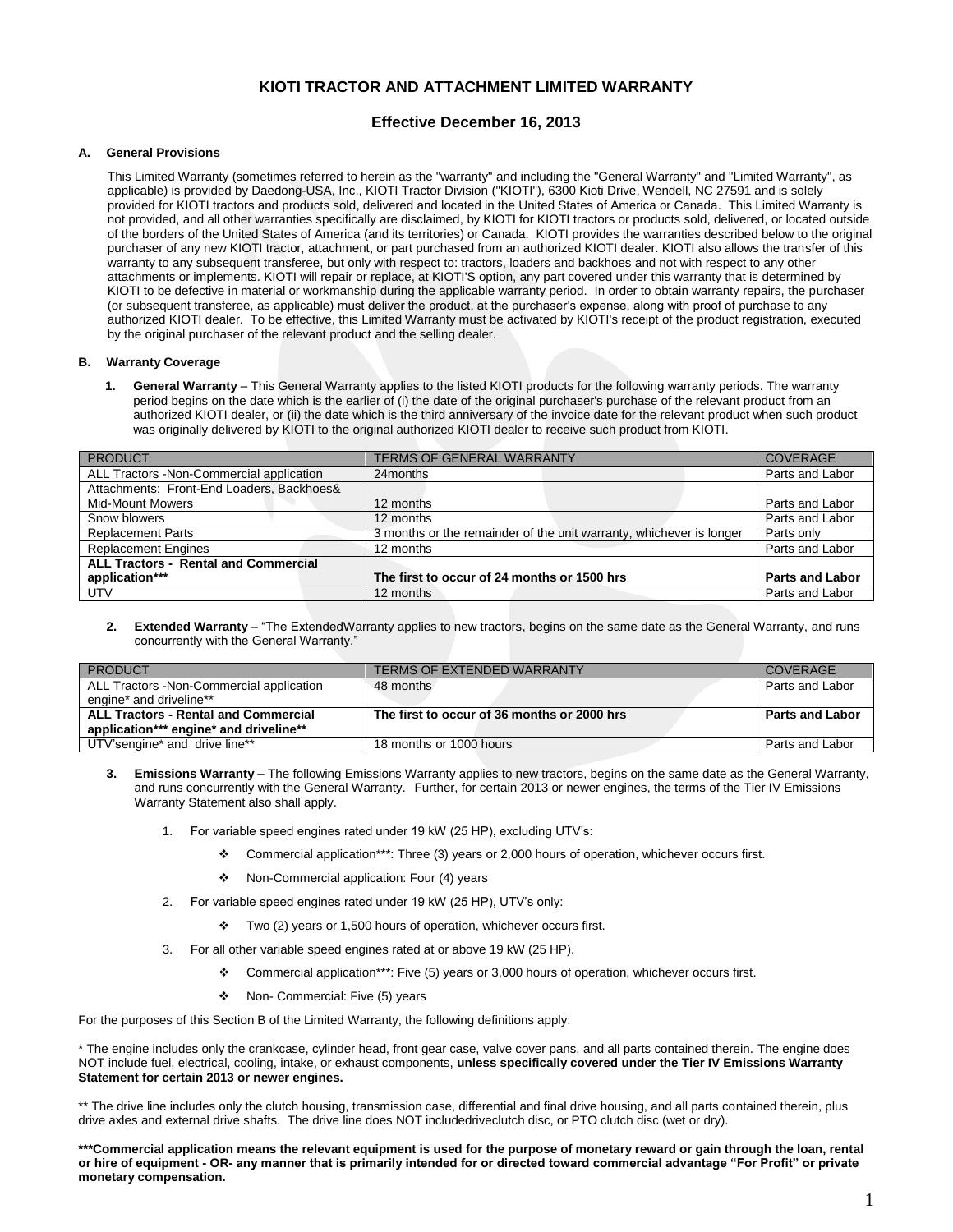## **C. The General and Extended Warranties do not cover the following:**

- **1.** Physical abuse or misuse of the product or operation of the product in a manner contrary to the provisions of its owner's manual or other operating instructions provided by KIOTI or its authorized dealer.
- **2.** A repair made or parts replaced or modified by anyone other than an authorized KIOTI dealer.
- **3.** Damage caused by the use of any non-KIOTI front-end loader, backhoe, attachment, implement, accessory or part.
- **4.** Depreciation or damage due to normal wear, lack of reasonable and normal maintenance, lack of proper protection during storage,
- vandalism, theft, collision or accident, including, without limitation, acts of God, fire, flood, storm or other similar occurrences. **5.** Normal wear items such as, but not limited to: bushing, cutting edges, cutting blades, cutting teeth, drivechains, drive belts, clutch disc, operator's seat, and brake lining.
- **6.** Parts and materials considered normal maintenance items including, but not limited to: filter elements, lubricants, coolants, light bulbs, and belts.
- **7.** Tires, tubes and batteries. The original manufacturer's warranty covers these items.
- **8.** Used products.
- **9.** Addition or replacement of chemical weight materials.
- **10.** The following services and labor related items: parts cleaning, adjustments, diagnostic, tune-up, overtime, pickup, delivery, and travel time.
- **11.** Deterioration or corrosion caused by (i) marine (salt water) atmospheres or by constant exposure to either salt or fresh water, or (ii) heavy fallout or exposure to corrosive chemicals, ash, or fumes from chemical plants, foundries, plating works, kilns, paper plants, fertilizers, animal waste or any similar foreign substances.

## **D. The warranty for any tractor or product immediately terminates if any of the following occur:**

- **1.** Starting fluid or Ether is used to start or run the engine;
- **2.** Any replacement parts used on the tractor are other than genuine KIOTI brand parts;
- **3.** Any repair made or parts replaced or modified by anyone other than an authorized KIOTI dealer;
- **4.** Physical abuse or misuse of the product or operation of the product in a manner contrary to the provisions of its owner's manual;
- **5.** The tractor or product is altered or modified in any manner without KIOTI's express written authorization, including, without limitation:
	- Adjustments made to the injection pump fuel delivery system;
	- Regular maintenance and service is not performed as prescribed by the operator's manual during the warranty term;
	- For any tractor or product sold at public auction, sold as salvage or scrap or is damaged beyond physical repair.

#### **E. Attachment and replacement part warranties terminate if any of the following occur:**

- **1.** The replacement parts are other than genuine KIOTI brand.
- **2.** The replacement parts are installed by a non-KIOTI dealer; or
- **3.** Regular maintenance and service is not performed as prescribed by the operator's manual during the warranty term.

## **F. Additional limitations of KIOTI's responsibility on tractors or products used for personal, family, or household purposes:**

Any express warranty not provided herein, and any remedy for breach of contract which, but for this provision, might rise by implication or operation of law, is hereby excluded and disclaimed.ANY IMPLIED WARRANTIES OF MERCHANTABILITY AND/OR FITNESS FOR A PARTICULAR PURPOSE ARE EXPRESSLY DISCLAIMED. Under no circumstances shall KIOTI be liable to purchaser or any other person for any incidental, special or consequential damages, whether arising out of breach of warranty, breach of contract or otherwise. Legal rights vary from state to state, so the above limitations may not apply to you if precluded by local law. Under no circumstances shall KIOTI's liability to the original purchaseror the assignee of this warranty exceed the amount paid by the original purchaserfor the relevant tractor or product.

#### **G. Additional limitations of KIOTI's responsibility on tractors or products used for rental, commercial, industrial or agricultural purposes:**

This warranty is in lieu of all other warranties, express or implied, and any other obligations or liabilities on the part of KIOTI. ALL WARRANTIES OF MERCHANTABILITY AND OF FITNESS FOR A PARTICULAR PURPOSE ARE EXCLUDED. KIOTI will not be responsible for any incidental, special or consequential damages, including but not limited to, commercial loss, inconvenience, loss of equipment use, loss of profit and loss or damage to crops which may result from the purchase and use of KIOTI products. Under no circumstances shall KIOTI's liability to the original purchaser or the assignee of this warranty exceed the amount paid by the original purchaser for the relevant tractor or product.

#### **H. No Modification of Warranty**

This warranty is the only warranty authorized by KIOTI for tractors and attachments. Neither the KIOTI authorized distributors, dealers, nor any other party has any authority to make representations on behalf of KIOTI to modify the terms and limitations of this warranty.

#### **I. Product Improvements**

KIOTI reserves the right to make changes to its products at any time without notice and without incurring obligations with respect to making the same changes to products manufactured prior to this date of change.

#### **J. Arbitration**

By acceptance of the product and by receipt and acceptance of this Limited Warranty, and execution thereof, the purchaser hereby agrees that any dispute, claim, controversy, cause of action and/or demand related, in any fashion, to this Limited Warranty and/or the KIOTI product shall be subject to arbitration. Said arbitration shall be conducted in a manner similar to the processes, procedures and regulations set forth by the American Arbitration Association (the "AAA"). Nothing in this clause and/or Limited Warranty shall require a matter to be filed in the AAA. By acceptance of the product and this Limited Warranty, the purchaser hereby voluntarily subjects himself/herself/itself to the jurisdiction of the chosen arbitrator and arbitration proceedings.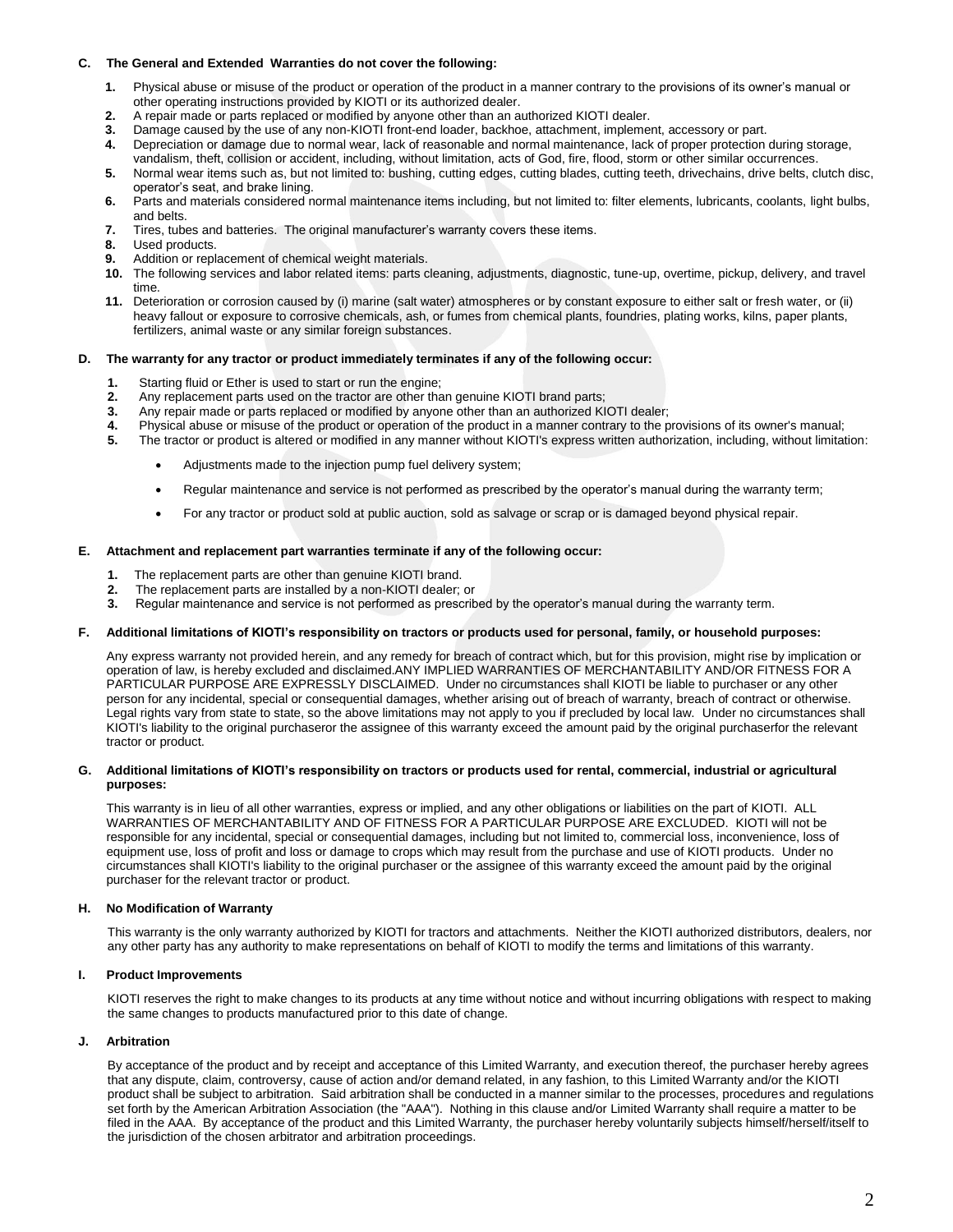# **TIER IV EMISSIONS WARRANTY STATEMENT CONSUMER WARRANTY RIGHTS & OBLIGATIONS**

Daedong-USA INC. KIOTI Tractor Division (KIOTI) is pleased to explain the emission control system warranty for 2013 model year (or newer) engines designed and manufactured to meet the stringent requirements of Tier IV. In North America, new engines must be designed; built and equipped to meet the Environmental Protection Agency's (EPA) reduced emission standards and the California Air Resources Board's (CARB) stringent anti-smog standards. KIOTI must warrant the emission control system on your engine for the periods of time listed in section B. 3. of this Limited Warranty, provided there has been no abuse, neglect or improper maintenance of your engine. Additional conditions and responsibilities are further outlined below. Where a warrantable condition exists, KIOTI will repair your engine at no cost to you including diagnosis, parts and labor. The warranty period for the emission control system shall begin on the date the engine is first placed in service (Date of sale).

This emissions warranty is applicable in all provinces, states and territories of the United States of America and complies with the policies of Federal and CARB Warranty Provisions. This warranty is also applicable in all provinces & territories of Canada.

## **This Tier IV Emissions Warranty Statement only applies to the emission control system warranty for 2013 model year (or newer) Tier IV-I or Tier IV compliant engines.**

## **MANUFACTURER'S WARRANTY COVERAGE:**

KIOTI warrants to the original owner, and to each subsequent owner, of a new, diesel engine that the emission control system of your engine:

- 1. Was designed, built and equipped so as to conform at the time of sale with all applicable regulations of the EPA and CARB.
- 2. Is free from defects in material and workmanship which will cause such engine to fail to conform with applicable regulations for the warranty period listed in section B. 3. of this Limited Warranty.

The emission control systems of your new Daedong engine were designed, built and tested using genuine Daedong parts, and the engine is certified as being in conformity with EPA and CARB emission control regulations. Accordingly, it is recommended that any replacement parts used for maintenance, repair or replacement of emission control systems be genuine Daedong parts. Owners may choose to use any replacement part in the performance of any maintenance or non-warranty repairs of the emission control system, although KIOTI recommends that the owner obtain assurance that such parts are warranted by their specific part manufacturer to be equivalent to genuine Daedong parts.

Any warranted part which is not scheduled for replacement as required maintenance shall be warranted for the warranty period defined above. If any such part fails during the period of warranty coverage, it will be repaired or replaced under warranty. Any such part repaired or replaced under the warranty shall be warranted for the remaining warranty period.

Any warranted part which is scheduled only for regular inspection in the written instructions shall be warranted for the warranty period defined above. A statement in the written instructions to the effect of "repair or replace as necessary" shall not reduce the period of warranty coverage. Any such part repaired or replaced under warranty shall be warranted for the remaining warranty period.

Any warranted part which is scheduled for replacement as required maintenance shall be warranted for the period of time prior to the first scheduled replacement point for that part. If the part fails prior to the first scheduled replacement, the part shall be repaired or replaced by the engine manufacturer under warranty. Any such part repaired or replaced under warranty shall be warranted for the remainder of the period prior to the first scheduled replacement point for the part.

Repair or replacement of any warranted part under warranty shall be performed at no charge to the owner at an authorized KIOTI warranty station.

KIOTI provides warranty services or repairs at all manufacturer distribution centers (warranty stations) that are franchised to service the subject engines. Please see the Customer Assistance section of this statement for help in locating such service centers.

The owner will not be charged for diagnostic labor that leads to the determination that a warranted part is in fact defective, provided that such diagnostic work is performed at an authorized KIOTI warranty station.

KIOTI is liable for damages to other engine components caused by the failure of a warranted part remaining under warranty.

KIOTI is required by EPA and CARB regulations to maintain a supply of parts sufficient to meet the expected demand for such parts during the warranty period for the engines covered by this warranty.

#### **OWNER'S WARRANTY RESPONSIBILITIES:**

This engine is designed to operate on ultra low sulfur fuel only. Use of any other fuel may result in this engine no longer operating in compliance with applicable emissions requirements.

The purchaser is responsible for initiating the warranty process by presenting the engine to an authorized KIOTI Warranty Station, as soon as a problem exists. The warranty repairs should be completed by the dealer as expeditiously as possible.

Use of any add-on, modified or non-KIOTI approved or equivalent replacement parts may reduce or eliminate your warranty coverage. The use of any non-approved, add-on or modified parts shall be grounds for disallowing a warranty claim. KIOTI is not liable for warranty failures of warranted parts caused by the use of a non-approved, add-on or modified part.

The emissions control parts covered by this Emission Control System Warranty are listed under "What is covered by the Emission Warranty." You are responsible for the performance of all scheduled maintenance or repairs on your new Daedong engine. KIOTI may deny a warranty